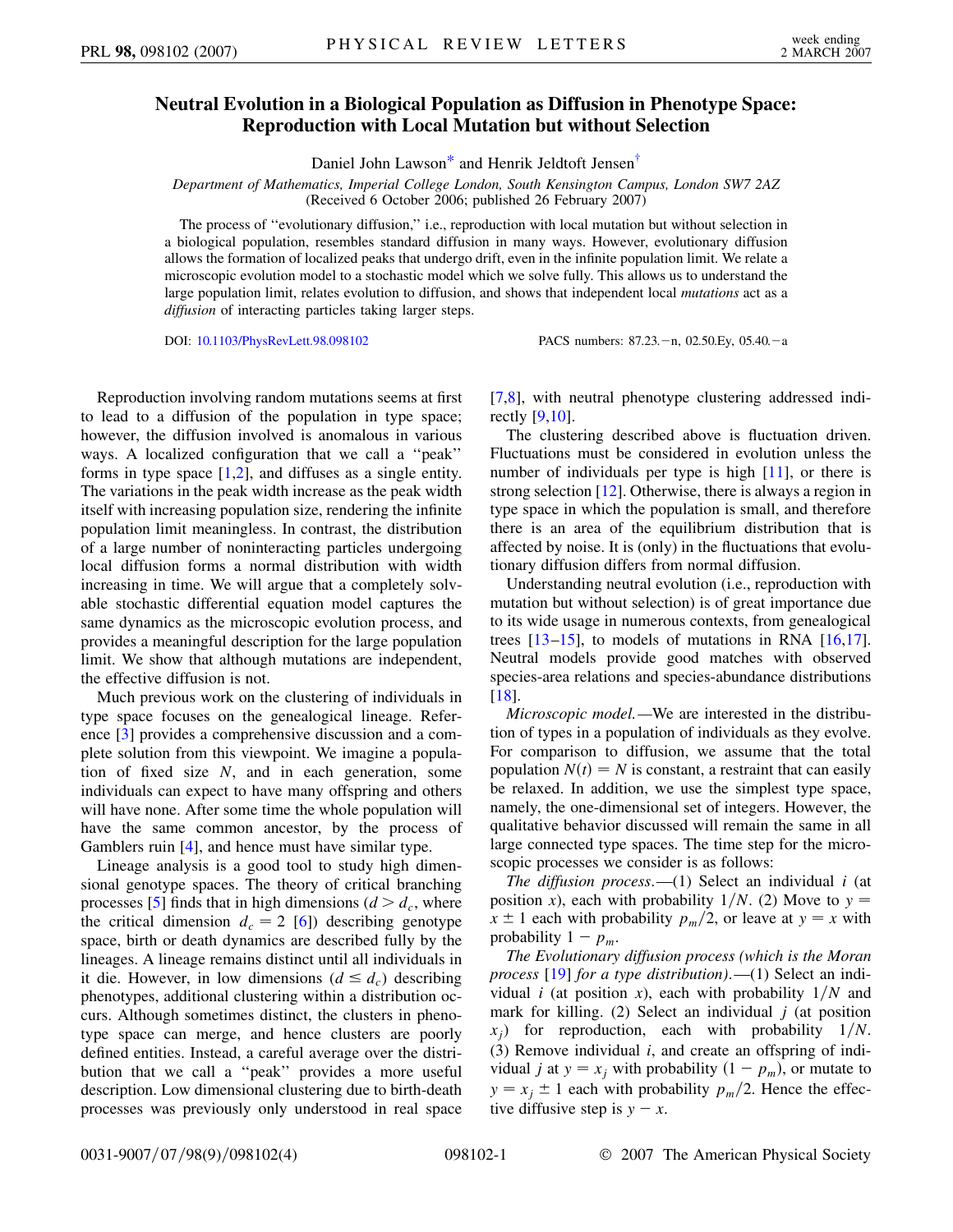We will refer to properties of the diffusion process with the subscript *D*, and the evolutionary diffusion process with the subscript *E*, e.g.,  $\langle x \rangle_E(t)$  for the mean position of the individuals in the evolution process after *t* time steps. Time is best measured in generational time  $T = t/N$ . Care is needed when averaging: we will denote the ensemble average (over many realizations) of a quantity *V* by  $\bar{V}(t)$ , population average  $\langle V \rangle(t) = \sum_{i}^{N} V_i(t)/N$ , and time average up to time  $\tau: \langle V \rangle = \sum_{t=t_0}^{\tau} V(t) / (\tau - t_0)$ . Quantities calculated from probabilities are by definition ensemble averages, and so the notation refers to which average is taken first. See [\[3](#page-3-4)] for further details.

The number of individuals on site x is  $n(x, t)$ , and the initial conditions are  $n(x = 0, t = 0) = N$ ,  $n(x, t) = 0$  for  $x \neq 0$ . The ensemble average of the population distribution  $\bar{n}(x, t)$  is obtained directly from the master equation, and is identical for both diffusion and evolutionary diffusion:

$$
\frac{\Delta \bar{n}(x,t)}{\Delta t} = \frac{p_m}{2N} \nabla^2 \bar{n}(x,t). \tag{1}
$$

Hence the (one-point) ensemble average of the two processes is the same, but numerical simulations (Fig. [1\)](#page-1-0) reveal very different behavior. From the figure, we see that diffusion has followed the ensemble average: a normal distribution centered on 0, increasing in width with time [\[20\]](#page-3-20). Although we shall see that the evolutionary diffusion process self-averages over time, the thermodynamic limit is subtle. In order to understand why, we now split the peak up into its mean position and standard deviation to create a ''theory of evolutionary peaks.''

*Theory of evolutionary peaks.—*We define here conceptually simple and solvable processes of evolutionary diffusion and diffusion which we argue captures the essential features of the microscopic models. The distribution is

<span id="page-1-0"></span>

FIG. 1. A snapshot of the distribution after 80 000 generations, using  $N = 10000$  and  $p_m = 0.5$ , comparing evolutionary diffusion (gray line) and diffusion (black line). Diffusion follows a (noisy) normal distribution whereas evolutionary diffusion is localized as two clusters, which we combine as a ''peak'' of width  $w$  and position  $\mu$  undergoing drift.

described as a ''peak'': a normal distribution with mean  $\mu(t)$  and standard deviation (i.e., width) *w*(*t*), which vary as a product of the dynamics. The probability distribution is continuous, but a discrete "individual" of size  $1/N$  is moved per time step. Although a given realization of a peak never resembles a normal distribution, this is a good model of the evolutionary process because a normal distribution is a good approximation for the time average of the peaks in the variable  $x' = x - \mu(t)$  (we now drop the dash notation); see Fig. [2.](#page-1-1) We hence "integrate out" the inessential degrees of freedom: the particular distribution of individuals within the peak.

In the evolutionary process, in each time step a death will occur at any point *x* in the distribution  $p(x)$ :

$$
p_E(x; \mu = 0, w) = \frac{e^{-x^2/2w^2}}{\sqrt{2\pi}w}.
$$
 (2)

The parent position  $x_j$  will be drawn independently from the same distribution, and the offspring will be mutated with probability  $p_m$  to  $y \pm 1$ . Hence the distribution for births  $p(y)$  is

$$
p_E(y; \mu = 0, w) = (1 - p_m) \frac{e^{-y^2/2w^2}}{\sqrt{2\pi}w} + \frac{p_m}{2} \left[ \frac{e^{-(y-1)^2/2w^2}}{\sqrt{2\pi}w} + \frac{e^{-(y+1)^2/2w^2}}{\sqrt{2\pi}w} \right].
$$
 (3)

The probability distribution for the diffusion process, moving a particle at *x* to  $x \pm 1$  with probability  $p_m$ , is written as

$$
p_D(x; \mu = 0, w) = \frac{e^{-x^2/2w^2}}{\sqrt{2\pi}w},
$$
 (4)

<span id="page-1-1"></span>

FIG. 2. Time-averaged evolutionary diffusion distribution (solid line), normal distribution (dashed line) with standard deviation calculated from theory in Eq. ([17](#page-2-0)). The two agree up to the second moment. Also shown is a snapshot of the distribution (thin line).  $(N = 1000, p_m = 0.5)$ .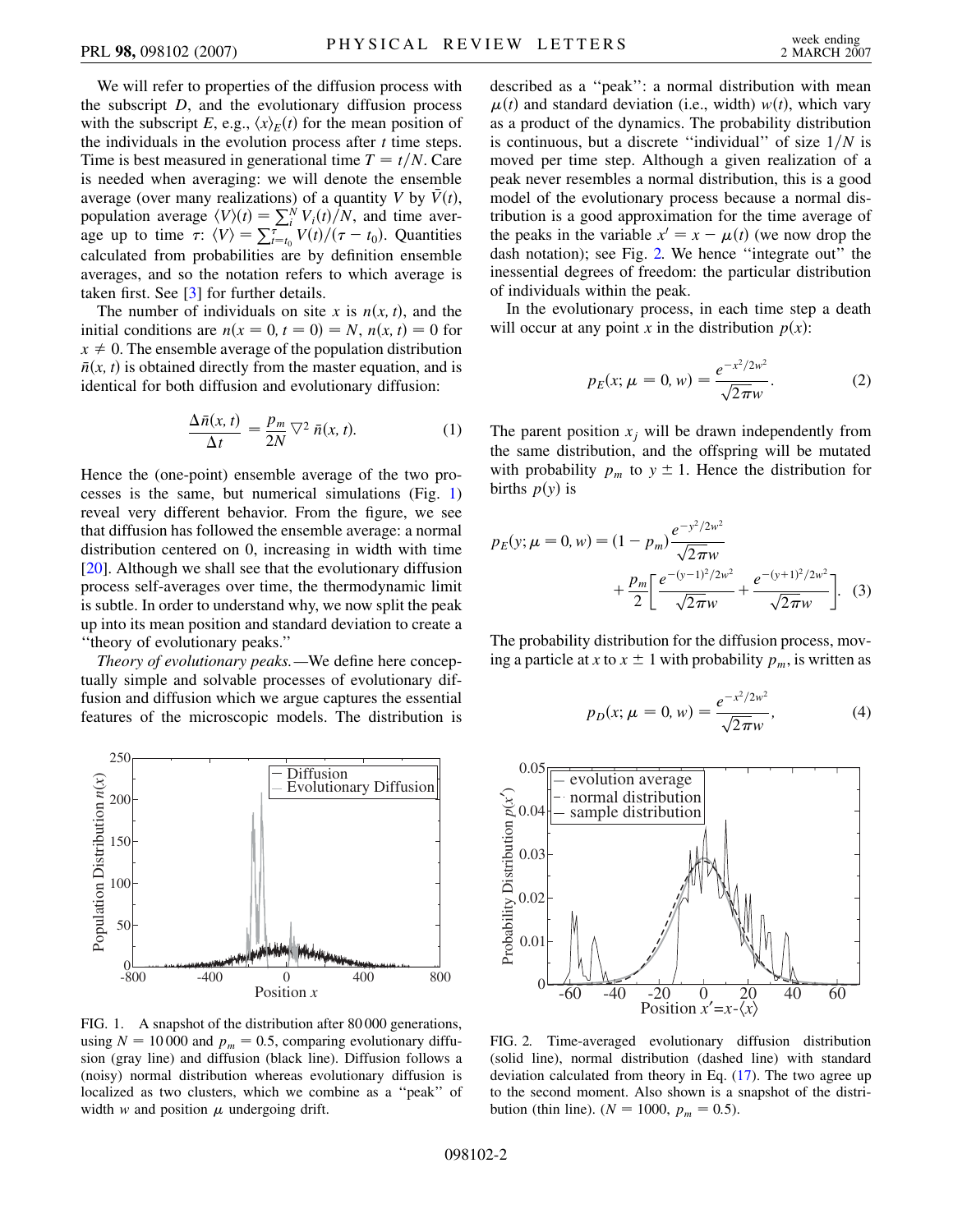$$
p_D(y; \mu = 0, w) = (1 - p_m)\delta(y - x) + \frac{p_m}{2} [\delta(y - x + 1) + \delta(y - x - 1)].
$$
\n(5)

<span id="page-2-1"></span>The expectation value of a variable  $V(x, y)$  is simply the integral of *V* over the probability distribution

$$
\langle V(x, y) \rangle = \int_{-\infty}^{\infty} \int_{-\infty}^{\infty} V(x, y) p(x) p(y) \, dy \, dx. \tag{6}
$$

Equation ([6\)](#page-2-1) is simple to calculate because all of our probabilities are independently normal distributed, or interact trivially via delta functions.

We now perform calculations for the expectation values of  $w(t + 1)$  given  $w(t)$ , (working with the variance  $w<sup>2</sup>$  for simplicity). We consider the death of individual  $q$  at  $x_q$ , which is replaced by a birth occurring at  $y_q$ .

$$
w^{2}(t) = \frac{1}{N} \sum_{i=1}^{N} x_{i}^{2} - \left(\sum_{i=1}^{N} \frac{x_{i}}{N}\right)^{2},
$$
 (7)

$$
w^{2}(t+1) = \frac{1}{N} \sum_{i=1}^{N} x_{i}^{2} + \frac{y_{q}^{2} - x_{q}^{2}}{N} - \left(\sum_{i=1}^{N} \frac{x_{i}}{N} + \frac{y_{q} - x_{q}}{N}\right)^{2},
$$
\n(8)

$$
F = \Delta w^{2}(t) = w^{2}(t+1) - w^{2}(t)
$$
  
= 
$$
\frac{y_{q}^{2} - x_{q}^{2}}{N} - \frac{y_{q}^{2} + x_{q}^{2} - 2x_{q}y_{q}}{N^{2}}.
$$
 (9)

Here we have defined  $F = \Delta w^2(t)$  for later use, and used  $\sum_{i=1}^{N} x_i = 0$ . These quantities are population averages; we now ensemble average over the possible births and deaths by simple integration over Eq. [\(6\)](#page-2-1). We find that for the diffusion process, the expected change in the variance is always positive and independent of *w*:

$$
\frac{\Delta \langle w_D^2(x, y) \rangle}{\Delta t} = \frac{p_m}{N} \left( 1 - \frac{1}{N} \right). \tag{10}
$$

<span id="page-2-3"></span><span id="page-2-2"></span>For the evolution process, the expected change in the variance is

$$
\frac{\Delta \langle w_E^2(x, y) \rangle}{\Delta t} = \frac{1}{N} \left( p^* - \frac{2w_E^2}{N} \right),\tag{11}
$$

where for brevity we have defined  $p^* = p_m - 1/N$  (assumed positive). This time, the rate of change of the variance depends on itself, and there is an equilibrium for which  $E[\Delta w_E^2(x, y)] = 0$ , at  $w_E^{\text{equil}} = \sqrt{Np^*/2}$ . The product  $Np^*$  is the average number of mutants per generation, minus one. By taking the limit  $\Delta t \rightarrow 0$  in Eq. [\(11\)](#page-2-2), and solving by separation of variables, we obtain the variance  $\langle w_{E}^{2} \rangle(T) = \frac{N p^{*}}{2} (1 - e^{-2T/N}).$ 

We now look at how the peak width *w* varies in time, by considering the fluctuations in  $F = \Delta_i w^2$ , the change of peak size. We are interested in fluctuations around the equilibrium standard deviation  $w^{\text{equil}}$ .  $w^{\text{equil}}$  is not the mean observed value of *w*—we will be able to correct it by considering higher moments. We will now assume a large population  $N \gg 1$ , and consider the reduced variable Figure population  $N \gg 1$ , and consider the red  $s = (w/\sqrt{N})$  to identify leading order terms.

$$
\bar{F}^2 - \bar{F}^2 = 4s^4 + 4p_m s^2 / N + \dots \approx \frac{4w^4}{N^2}.
$$
 (12)

To represent the particular history of the evolution process we must write Eq.  $(11)$  $(11)$  $(11)$  with an additional noise term  $\sqrt{\bar{F}^2 - \bar{F}^2} \eta(t) \approx (2w^2/N)\eta(t)$ , where  $\eta(t)$  has mean zero and standard deviation 1 [keeping up to second order moments in the noise—higher moments are  $O(1/N)$ smaller]. In generational time  $T = t/N$ , as  $\Delta T \rightarrow 0$  we obtain

<span id="page-2-4"></span>
$$
dw_E^2(T) \approx \left[ p^* - \frac{2w^2}{N} \right] dT + \frac{2w^2}{\sqrt{N}} dW, \qquad (13)
$$

where  $W(t)$  is a Wiener process [[20](#page-3-20)]. We solve by finding the Fokker-Planck equation [[21](#page-3-21)]:

$$
\frac{\partial p(w^2, T)}{\partial T} + \frac{\partial([p^* - 2w^2/N]p(w^2, T))}{\partial(w^2)} - \frac{1}{2} \frac{\partial^2 (4w^4 p(w^2, T)/N)}{\partial(w^2)^2} = 0.
$$
 (14)

Seeking the steady state solution  $\frac{\partial p(w^2, T)}{\partial T} = 0$ , integration twice shows that (for this to be a probability distribution) the unique solution is

<span id="page-2-5"></span>
$$
p(w^2)d(w^2) = \left(\frac{Np^*}{2}\right)^2 \frac{1}{(w^2)^3} e^{-Np^*/2w^2} d(w^2),\qquad(15)
$$

$$
\Rightarrow p(w)dw = \frac{(Np^*)^2}{2} \frac{1}{w^5} e^{-Np^*/2w^2} dw.
$$
 (16)

<span id="page-2-0"></span>The tail of  $p(w)$  is a power law, corresponding to the existence of multiple (arbitrarily distant) clusters within the peak. From this we can calculate the arithmetic mean of the peak width, corrected for noise:

$$
\langle w \rangle = \int_0^\infty w p(w) \, dw = \sqrt{\frac{N p^*}{2} \frac{\sqrt{\pi}}{2}}. \tag{17}
$$

This contrasts with diffusion, as  $\langle w_D \rangle$  has no stationary distribution and follows Eq. ([10](#page-2-3)). The standard deviation of the peak width is

$$
\sigma_w = \sqrt{\langle w^2 \rangle - \langle w \rangle^2} = \sqrt{Np^*(1 - \pi/4)/2}.
$$
 (18)

Therefore the standard deviation in the peak width increases at the same rate (with *N*) as the peak width itself. The 4th and higher moments of the distribution of peak widths diverge due to the power law tail of  $p(w)$ . The model approximations are confirmed by numerics. Both